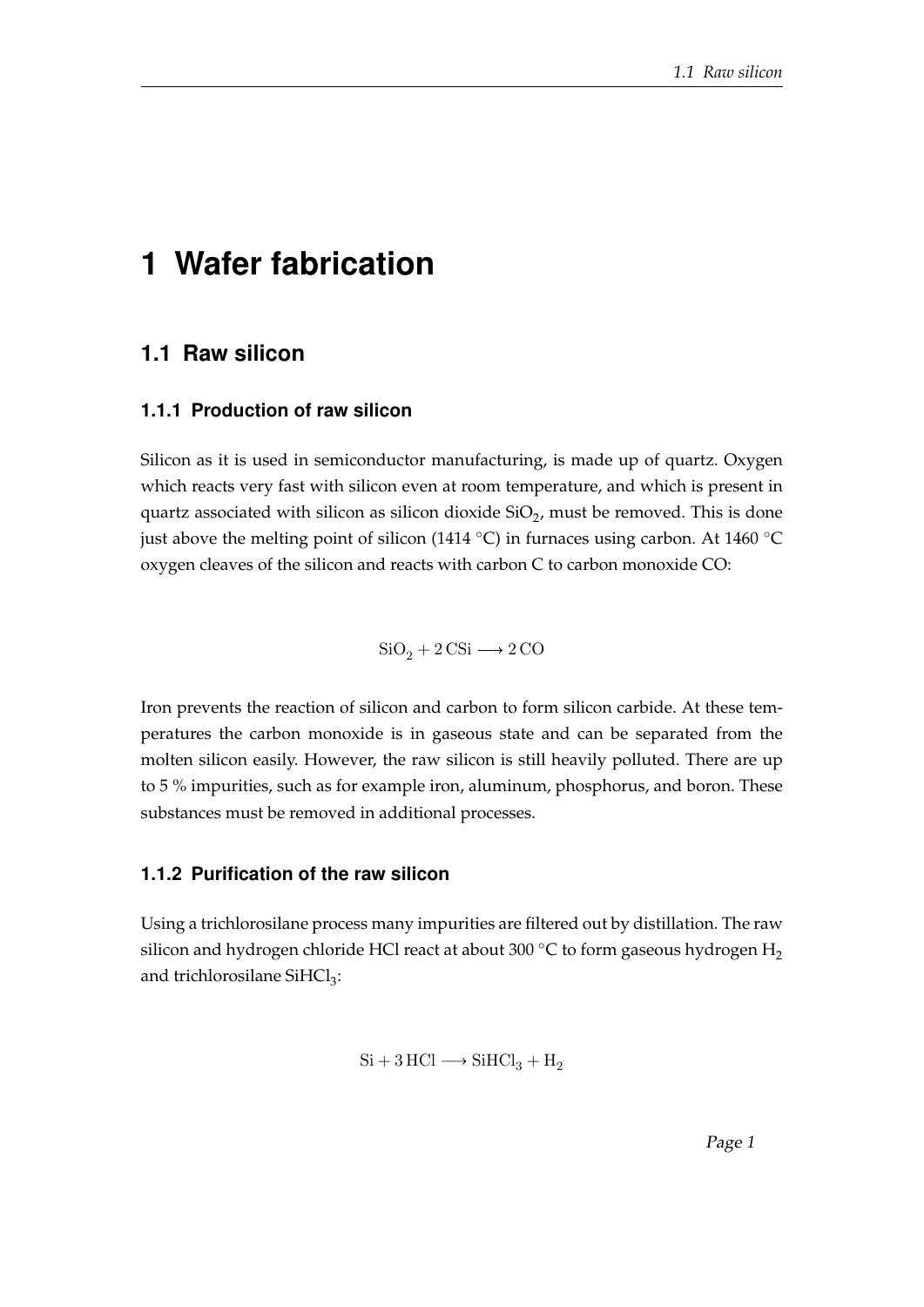The contaminants which also react with the chlorine, need higher temperatures to transfer in the gaseous state. This allows separation of the trichlorosilane. Only carbon, phosphorus, and boron, which have similar condensation temperatures, can not be filtered out in this process.

The trichlorosilane process can be reversed, so that the purified silicon condeses in polycrystalline form. This is done at approximately 1100 ◦C by adding hydrogen inside a quartz chamber, in which thin silicon rods are placed:

> $\text{SiHCl}_3 + \text{H}_2 \longrightarrow \text{Si} + 3 \text{ HCl}$  $4\,\text{SiHCl}_3 \longrightarrow \text{Si} + 3\,\text{SiCl}_4 + 2\,\text{H}_2$

The silicon reflects on the silicon rods which grow to bars with a diameter of more than 30 mm. This polysilicon could already be transformed into a single crystal using the Czochralski process, however, the degree of purity for semiconductor manufacturing is still not high enough.



Fig. 1.1: Illustration of the zone cleaning process

#### **1.1.3 Zone cleaning**

To increase the purity once more a cleaning process is used. Thereby a high frequency coil is placed around the silicon rod to melt the silicon bars, and therefore the contaminations accumulate at the bottom due to higher solubility in the liquid phase; the surface tension of the silicon prevents the melt to flow out. By multiple repetition of